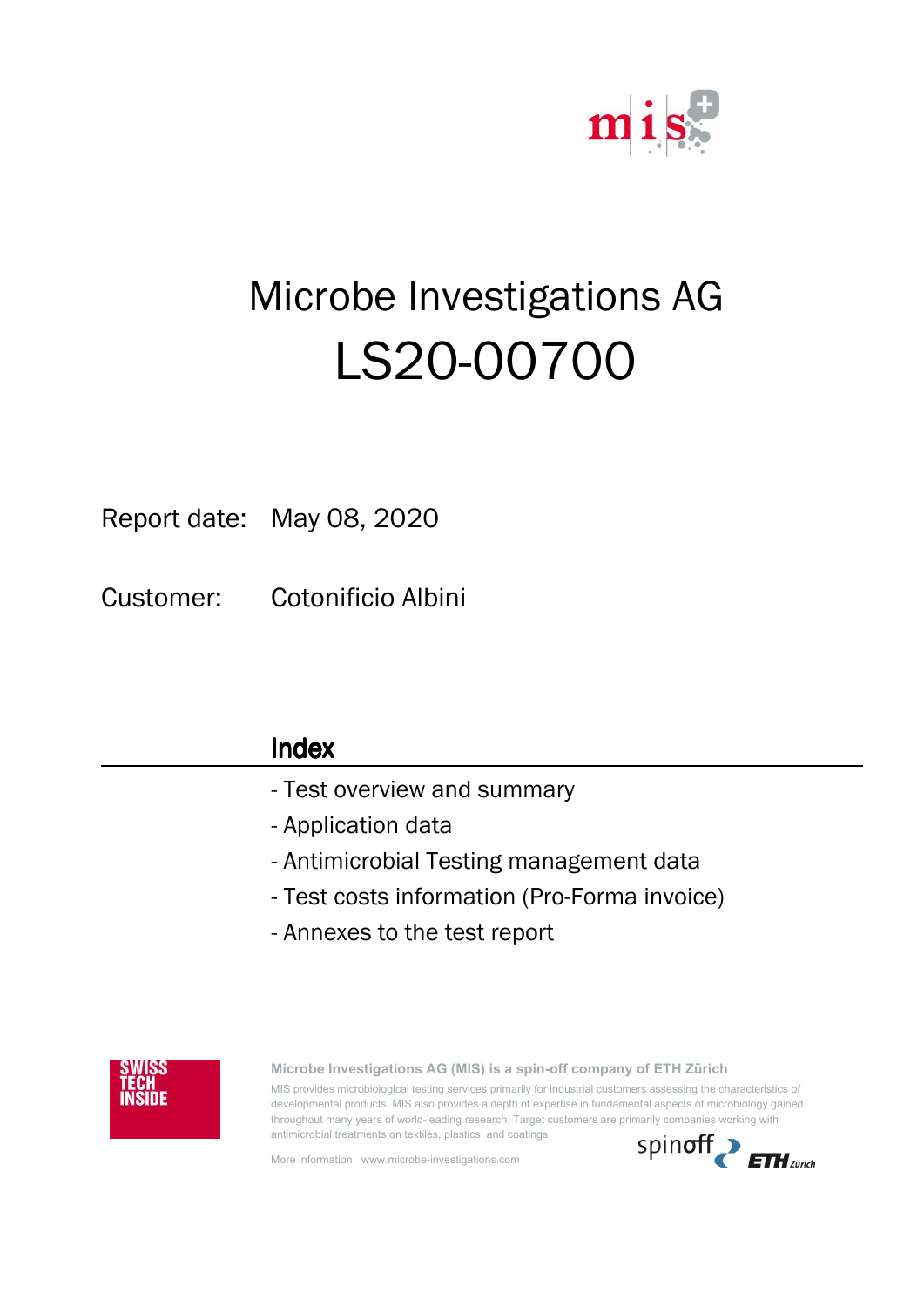### Test report overview

| <b>General Info</b> | Name                     | Contact                  | HeiQ KAM                 |
|---------------------|--------------------------|--------------------------|--------------------------|
| Customer            | Cotonificio Albini       | $\overline{\phantom{a}}$ | S. Taruselli             |
| <b>Distributor</b>  | $\overline{\phantom{a}}$ | $\overline{\phantom{a}}$ | $\overline{\phantom{0}}$ |
| Brand owner         | $\overline{\phantom{a}}$ | $\overline{\phantom{a}}$ | $\overline{\phantom{0}}$ |
| <b>Brand label</b>  | $\overline{\phantom{0}}$ | Application at           | Client                   |
| Reason for testing  | QA for client            | Application by           | Padding (dry-in-wet)     |
| HeiQ Effects        | <b>Others</b>            | Scale                    | Pilot plant              |

| Test methods carried out in this report     |                  |                                                  |
|---------------------------------------------|------------------|--------------------------------------------------|
| Effect / Property                           | Testing standard | Test parameter                                   |
| Domestic laundering                         | ISO 6330:2013    | 4G: 40°C, gentle setting (wool silk synthetics)  |
| Antibacterial test (hydrophilic<br>fabrics) | ISO 20743:2013   | Bacterium: Staphylococcus aureus (ATCC<br>6538P) |

Excellent - Perfect application // no adjustment on recipe or application needed Test results:

#### Test summary / comments:

The sample "ALB-COTTON; NPJ03 150 g/l" shows good antimicrobial activity versus **Staphylococcus aureus** in the test ISO 20743, initially and after 10 home launderings.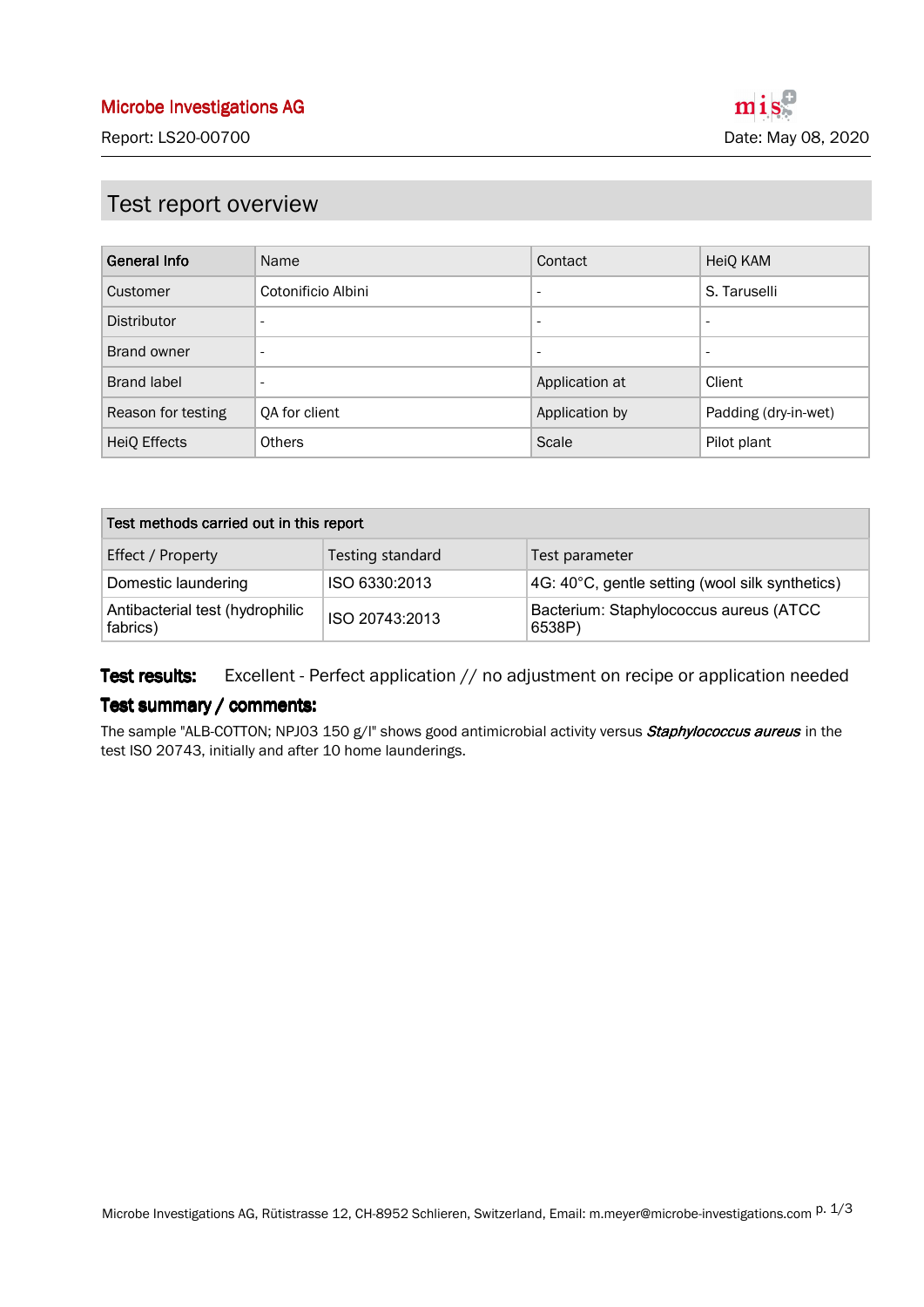## Samples, finishing process and textile information

| Sample number         | Sample description        |               |
|-----------------------|---------------------------|---------------|
| $\mathbf 1$           | ALB-COTTON; NPJ03 150 g/l |               |
| Recipe                |                           | Sample number |
| Product               |                           | $\mathbf{1}$  |
| Viroblock NPJ03 [g/l] |                           | 150           |
| Parameters            |                           | $\mathbf{1}$  |
| Pick-up [%]           |                           | 90            |
| Drying Temp. [°C]     |                           | 120           |
| Drying Time [s]       |                           | 60.0          |
| Curing Air Temp. [°C] |                           | ٠             |
| Curing Time [s]       |                           |               |
| Substrates            |                           | $\mathbf{1}$  |
| Cotton [%]            |                           |               |
| Textile information   |                           | $\mathbf{1}$  |
| Weight [g/m2]         |                           | ٠             |
| Construction          |                           | <b>WOV</b>    |
| Structure             |                           | ٠             |
| Legend:               |                           |               |

| process<br>Construction | `structure<br>extile<br>، ت<br>. |
|-------------------------|----------------------------------|
| $WOV = Woven$<br>,,     |                                  |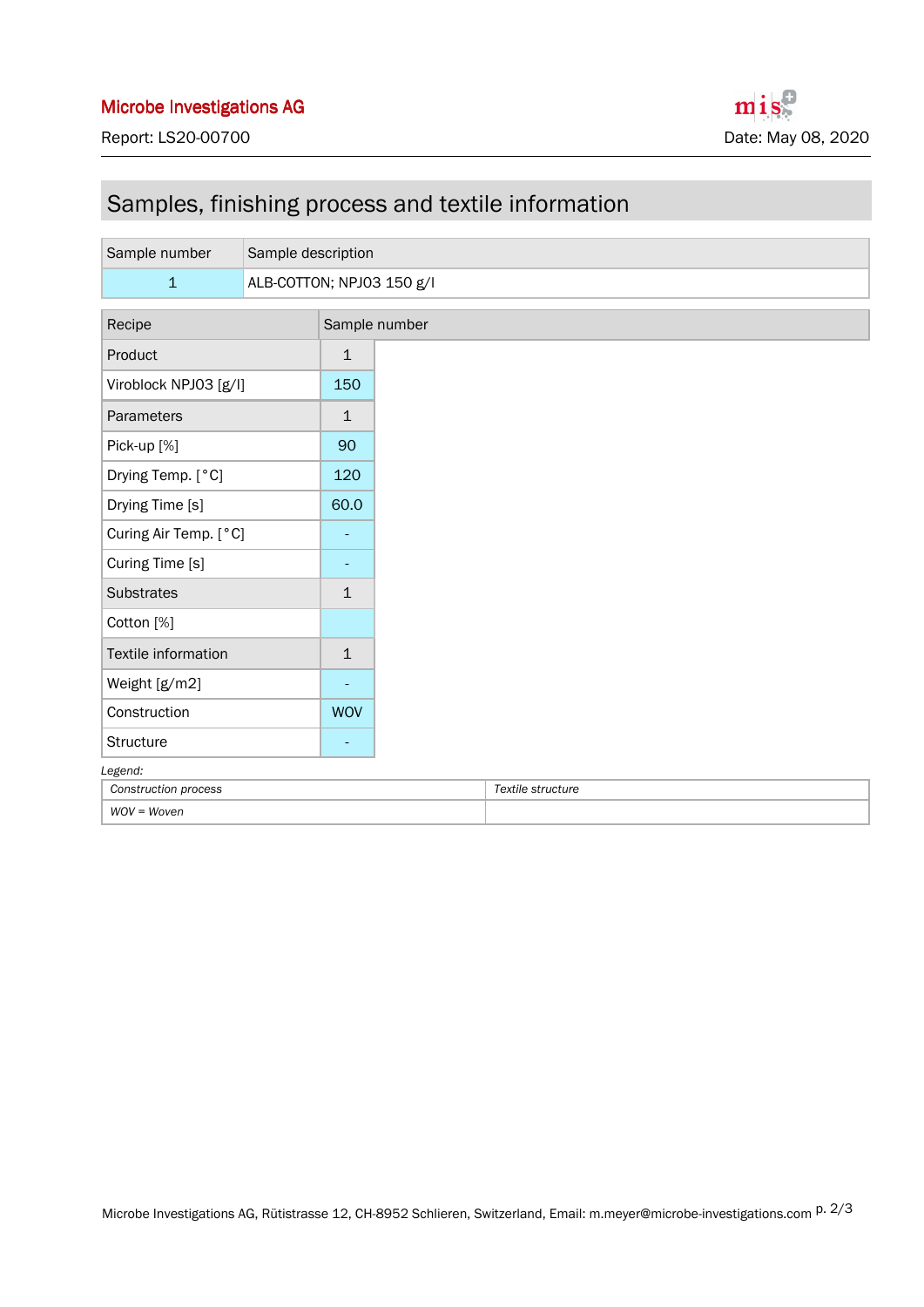Report: LS20-00700 **Date: May 08, 2020** 

# mis

## Antimicrobial Testing

| Recipe                                        | Sample number |            |  |
|-----------------------------------------------|---------------|------------|--|
| Product                                       | $\mathbf{1}$  |            |  |
| Viroblock NPJ03 [g/l]                         | 150           |            |  |
| ISO 6330 parameters                           | $1 - 1$       | $1 - 2$    |  |
| Wash cycles 4G                                | $\pmb{0}$     | 10         |  |
| Drying conditions                             | $\mathsf{A}$  |            |  |
| ISO 20743: Staphylococcus aureus (ATCC 6538P) |               |            |  |
| Control                                       | Intial        | After 18 h |  |
| Log cfu                                       | 4.3           | 6.6        |  |
| Sub-Samples                                   | $1 - 1$       | $1 - 2$    |  |
| Log cfu Sample (staph)                        | 2.0           | 1.8        |  |
| Percent reduction Sample<br>$(statoph)$ $[%]$ | 99.9974       | 99.9983    |  |
| Log reduction Sample (staph)                  | 4.6           | 4.8        |  |
| Activity Sample (staph)                       | $++$          | $++$       |  |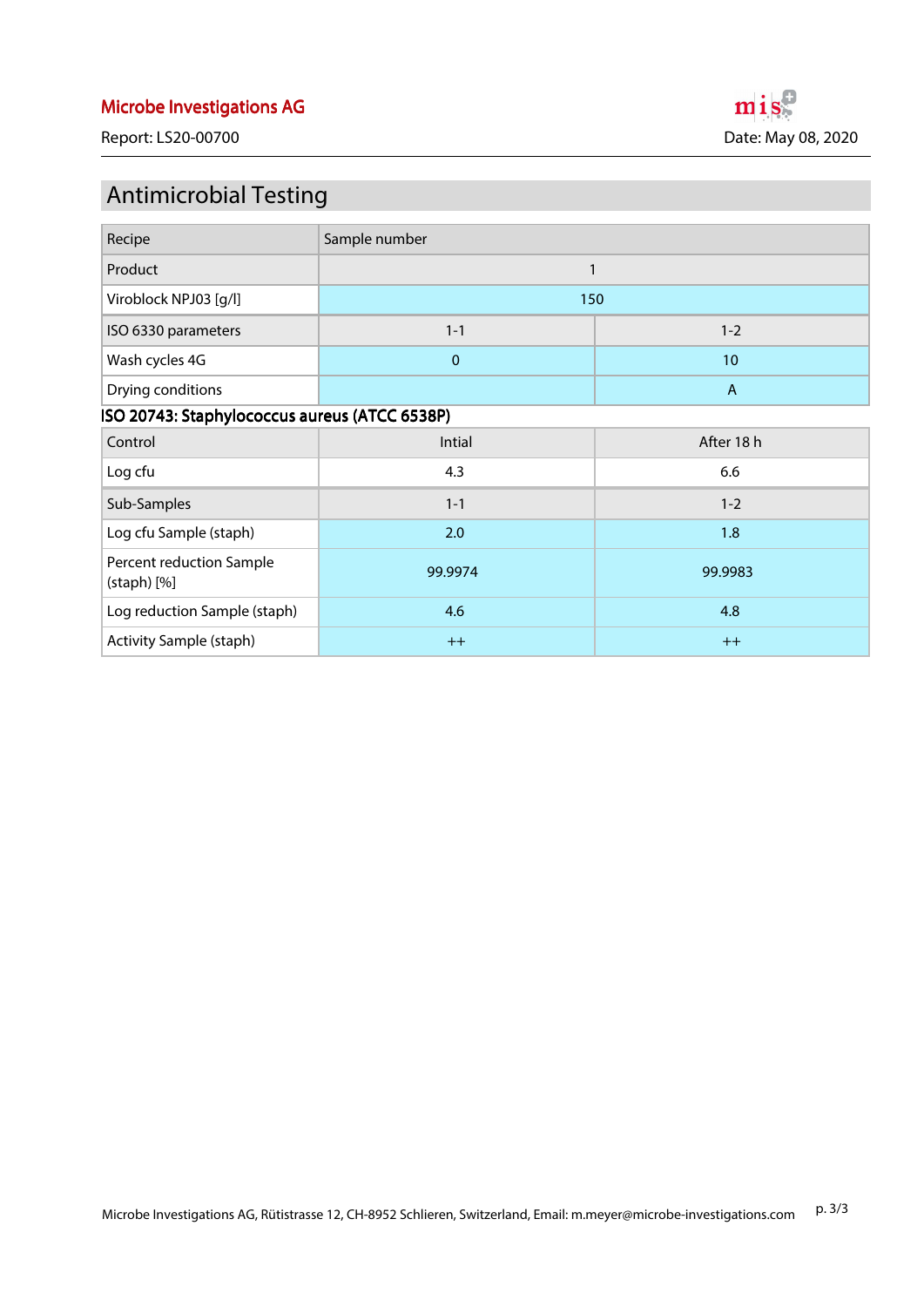

## ShiftRelativT Microbe Investigations AG LS20-01668

## Report date: July 17, 2020

Customer: Cotonificio Albini

| Index                                        |
|----------------------------------------------|
| - Test overview and summary                  |
| - Application data                           |
| - Antimicrobial Testing management data      |
| - Test costs information (Pro-Forma invoice) |
| - Annexes to the test report                 |
|                                              |



**Microbe Investigations AG (MIS) is a spin-off company of ETH Zürich** MIS provides microbiological testing services primarily for industrial customers assessing the characteristics of developmental products. MIS also provides a depth of expertise in fundamental aspects of microbiology gained throughout many years of world-leading research. Target customers are primarily companies working with antimicrobial treatments on textiles, plastics, and coatings.

More information: www.microbe-investigations.com

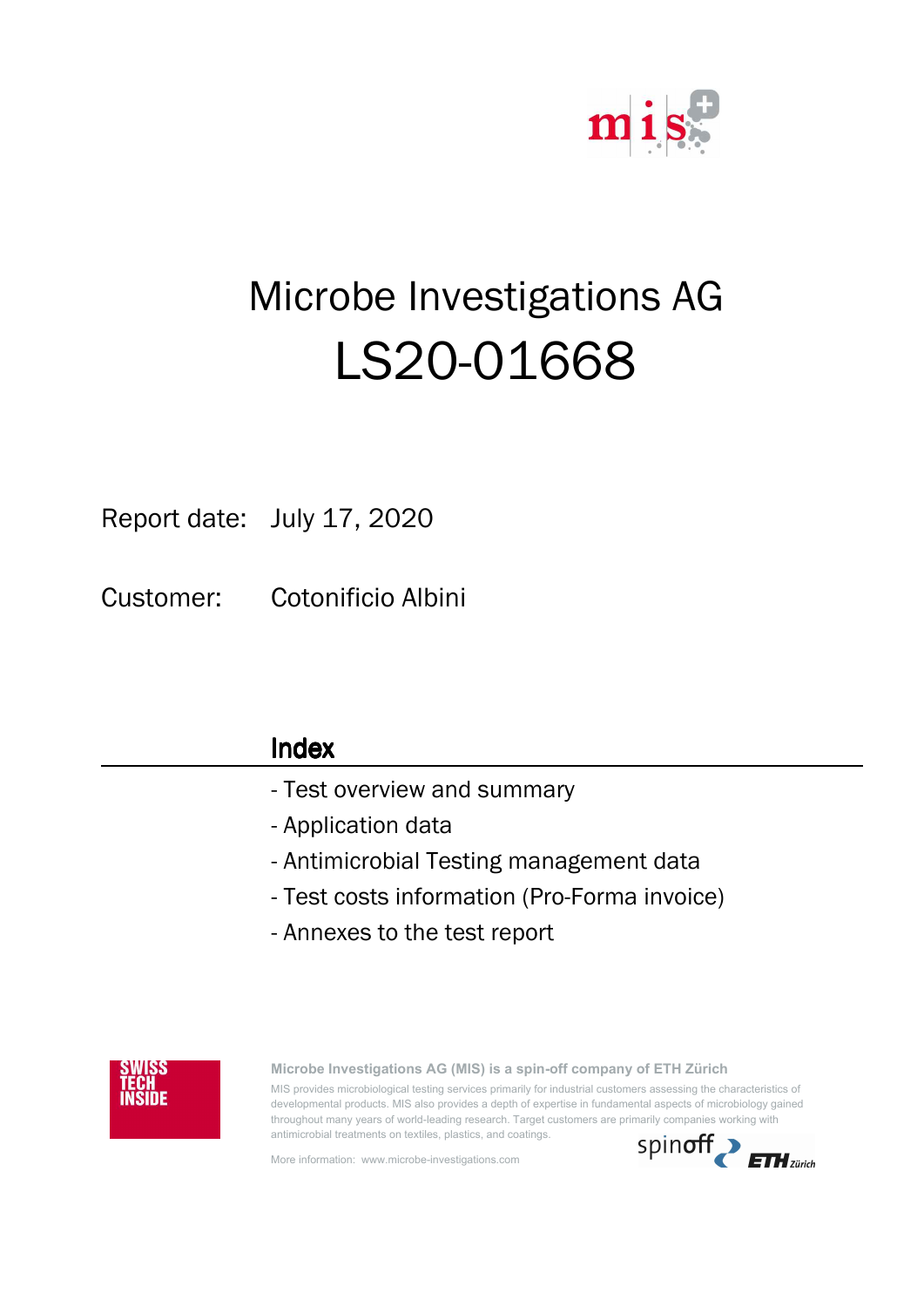### Test report overview

| <b>General Info</b> | Name                     | Contact                  | HeiQ KAM                 |
|---------------------|--------------------------|--------------------------|--------------------------|
| Customer            | Cotonificio Albini       | $\overline{\phantom{0}}$ | S. Taruselli             |
| Distributor         | $\overline{\phantom{a}}$ | $\overline{\phantom{a}}$ | $\overline{\phantom{a}}$ |
| Brand owner         | $\overline{\phantom{a}}$ | $\overline{\phantom{0}}$ | $\overline{\phantom{0}}$ |
| <b>Brand label</b>  | $\overline{\phantom{a}}$ | Application at           | Client                   |
| Reason for testing  | Quality validation       | Application by           | Padding (dry-in-wet)     |
| HeiQ Effects        | HeiQ Viroblock           | Scale                    | 3 - bulk trial           |

| Test methods carried out in this report                  |                  |                                                  |
|----------------------------------------------------------|------------------|--------------------------------------------------|
| Effect / Property                                        | Testing standard | Test parameter                                   |
| Quantitative antibacterial test<br>(hydrophilic fabrics) | ISO 20743:2013   | Bacterium: Staphylococcus aureus (ATCC<br>6538P) |

Excellent - Perfect application // no adjustment on recipe or application needed Test results:

#### Test summary / comments:

Both fabrics treated with HeiQ Viroblock NPJ03 show very good antimicrobial activity.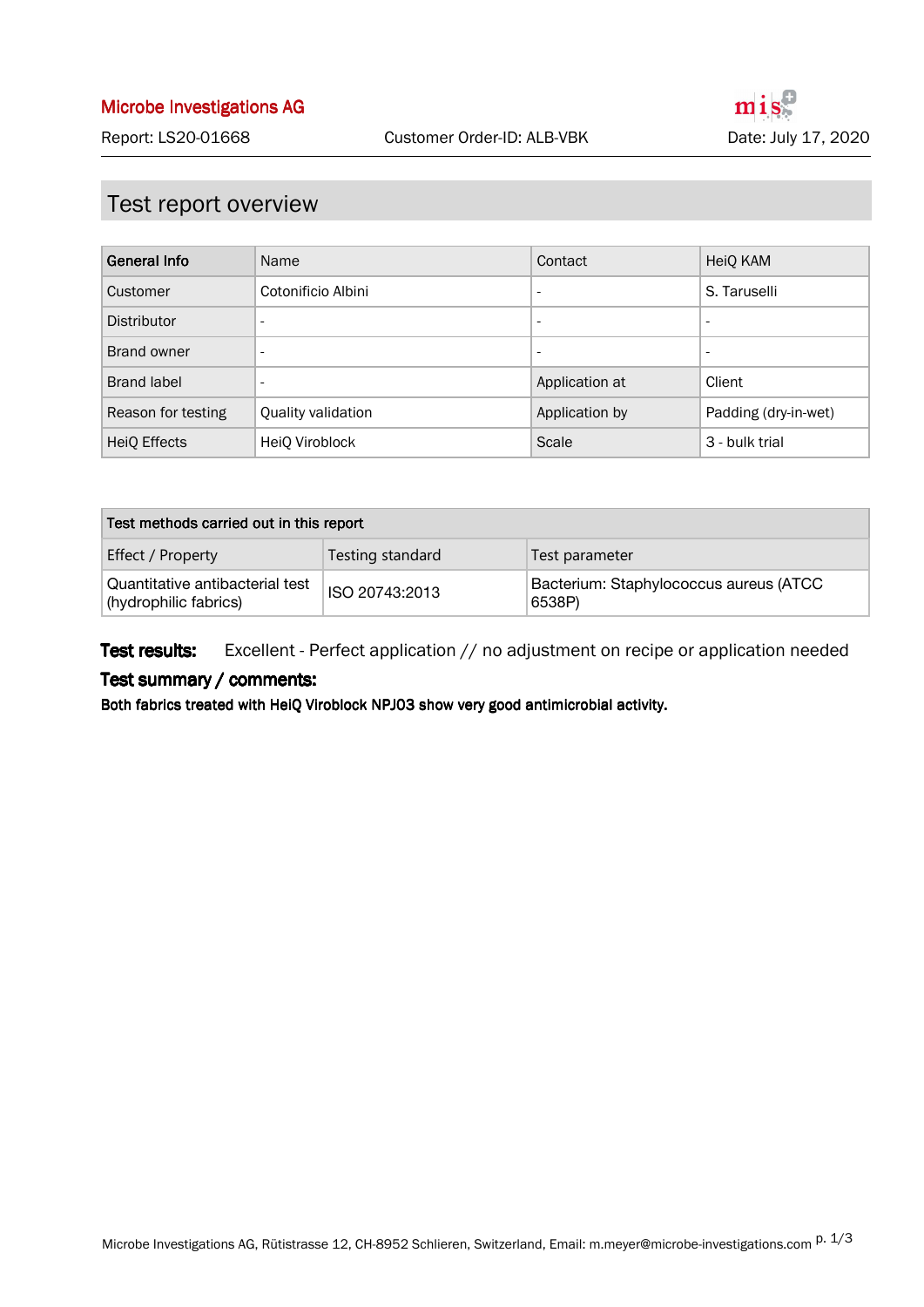## Samples, finishing process and textile information

| Sample Sample description                  |
|--------------------------------------------|
| <b>TP2 TP2; NPJ03 170 g/l</b>              |
| REGENT SATAIN REGENT SATAIN; NPJ03 170 g/l |
|                                            |

| Recipe                        |              | Sample number  |
|-------------------------------|--------------|----------------|
| Product                       | $\mathbf{1}$ | $\mathfrak{D}$ |
| Viroblock NPJ03 (17204) [g/l] | 170          | 170            |
| Parameters                    | $\mathbf{1}$ | $\mathfrak{D}$ |
| Pick-up [%]                   | 40           | 40             |
| Drying Temp. [°C]             |              |                |
| Drying Time [s]               |              |                |
| Curing Air Temp. [°C]         |              |                |
| Curing Time [s]               |              |                |
| <b>Substrates</b>             | $\mathbf{1}$ | $\mathfrak{D}$ |
| Not specified [%]             |              |                |
| Textile information           | $\mathbf{1}$ | $\mathcal{P}$  |
| Weight [g/m2]                 |              |                |
| Construction                  | <b>WOV</b>   | <b>WOV</b>     |
| Structure                     |              |                |
| Legend:                       |              |                |
| <b>Construction process</b>   |              |                |

*WOV = Woven*

| . טוויט                     |                   |  |  |
|-----------------------------|-------------------|--|--|
| <b>Construction process</b> | Textile structure |  |  |
| WOV = Woven                 |                   |  |  |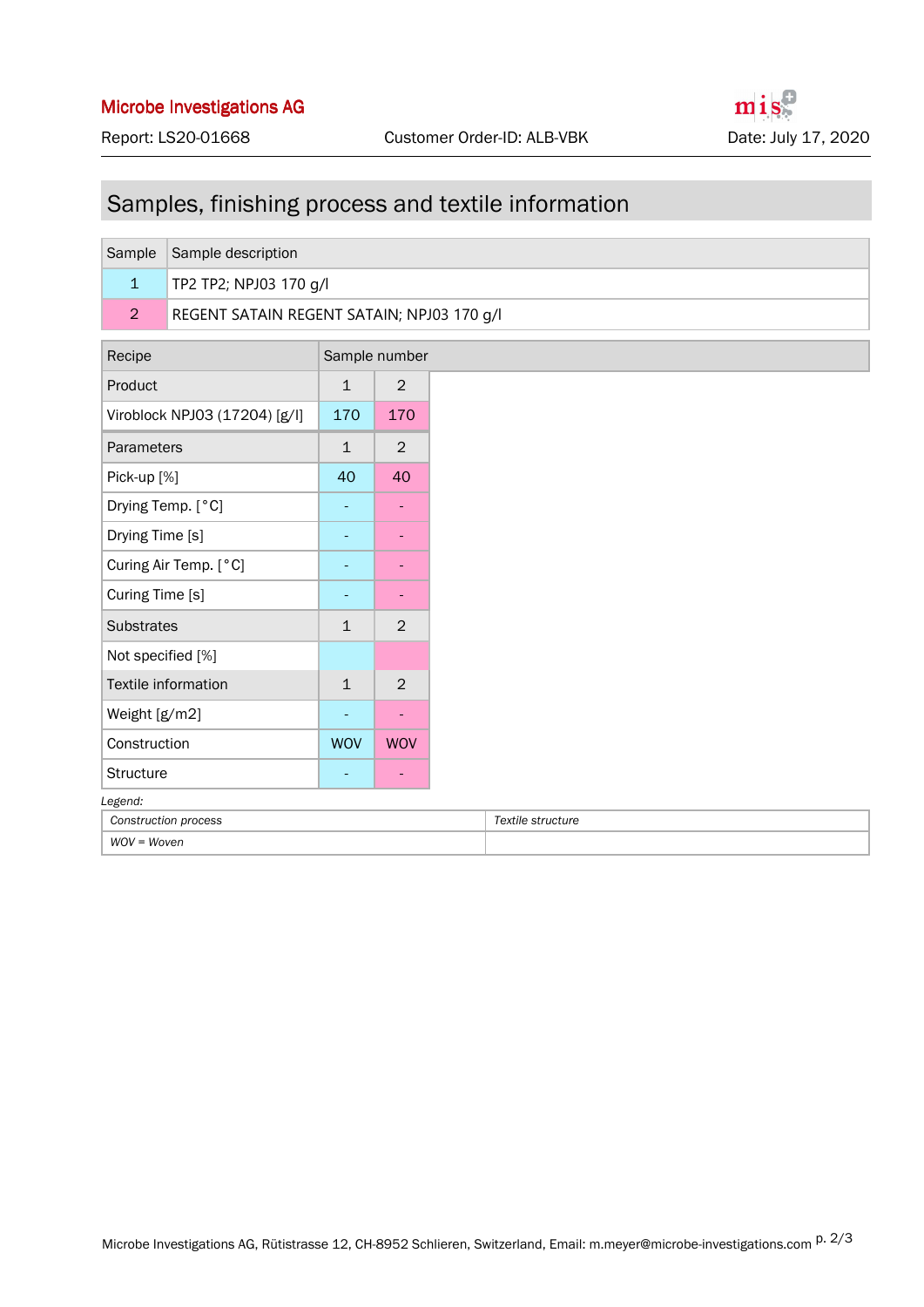## Antimicrobial Testing

| Recipe                                        | Sample number |                |  |  |  |
|-----------------------------------------------|---------------|----------------|--|--|--|
| Product                                       | 1             | $\overline{2}$ |  |  |  |
| Viroblock NPJ03 (17204) [g/l]                 | 170           | 170            |  |  |  |
| ISO 6330 parameters                           | $1 - 1$       | $2 - 1$        |  |  |  |
| No. of domestic launderings                   | $\mathbf 0$   | $\mathbf{0}$   |  |  |  |
| Drying conditions                             |               |                |  |  |  |
| ISO 20743: Staphylococcus aureus (ATCC 6538P) |               |                |  |  |  |
| Control                                       | Intial        | After 18 h     |  |  |  |
| Log cfu                                       | 4.8           | 7.3            |  |  |  |
| Sub-Samples                                   | $1 - 1$       | $2 - 1$        |  |  |  |
| Log cfu Sample (staph)                        | 2.1           | 2.1            |  |  |  |
| Percent reduction Sample<br>$(statoph)$ $[%]$ | 100.00        | 100.00         |  |  |  |
| Log reduction Sample (staph)                  | 5.2           | 5.2            |  |  |  |
| Activity Sample (staph)                       | $++$          | $++$           |  |  |  |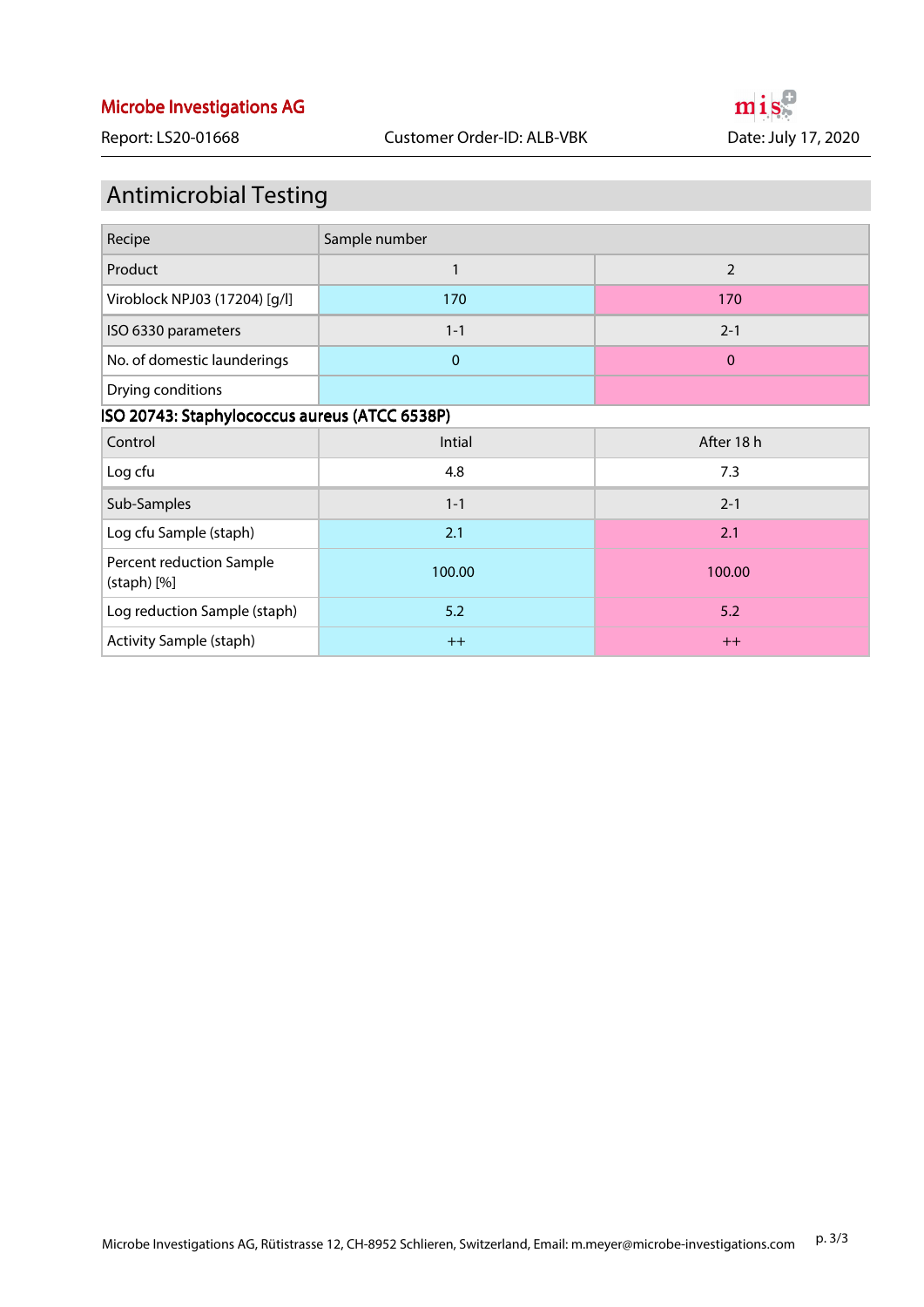

## ShiftRelativT Microbe Investigations AG LS20-02805

## Report date: September 25, 2020

Customer: Cotonificio Albini

| Index                                        |
|----------------------------------------------|
| - Test overview and summary                  |
| - Application data                           |
| - Antimicrobial Testing management data      |
| - Test costs information (Pro-Forma invoice) |
| - Annexes to the test report                 |
|                                              |



**Microbe Investigations AG (MIS) is a spin-off company of ETH Zürich** MIS provides microbiological testing services primarily for industrial customers assessing the characteristics of developmental products. MIS also provides a depth of expertise in fundamental aspects of microbiology gained throughout many years of world-leading research. Target customers are primarily companies working with antimicrobial treatments on textiles, plastics, and coatings.

More information: www.microbe-investigations.com

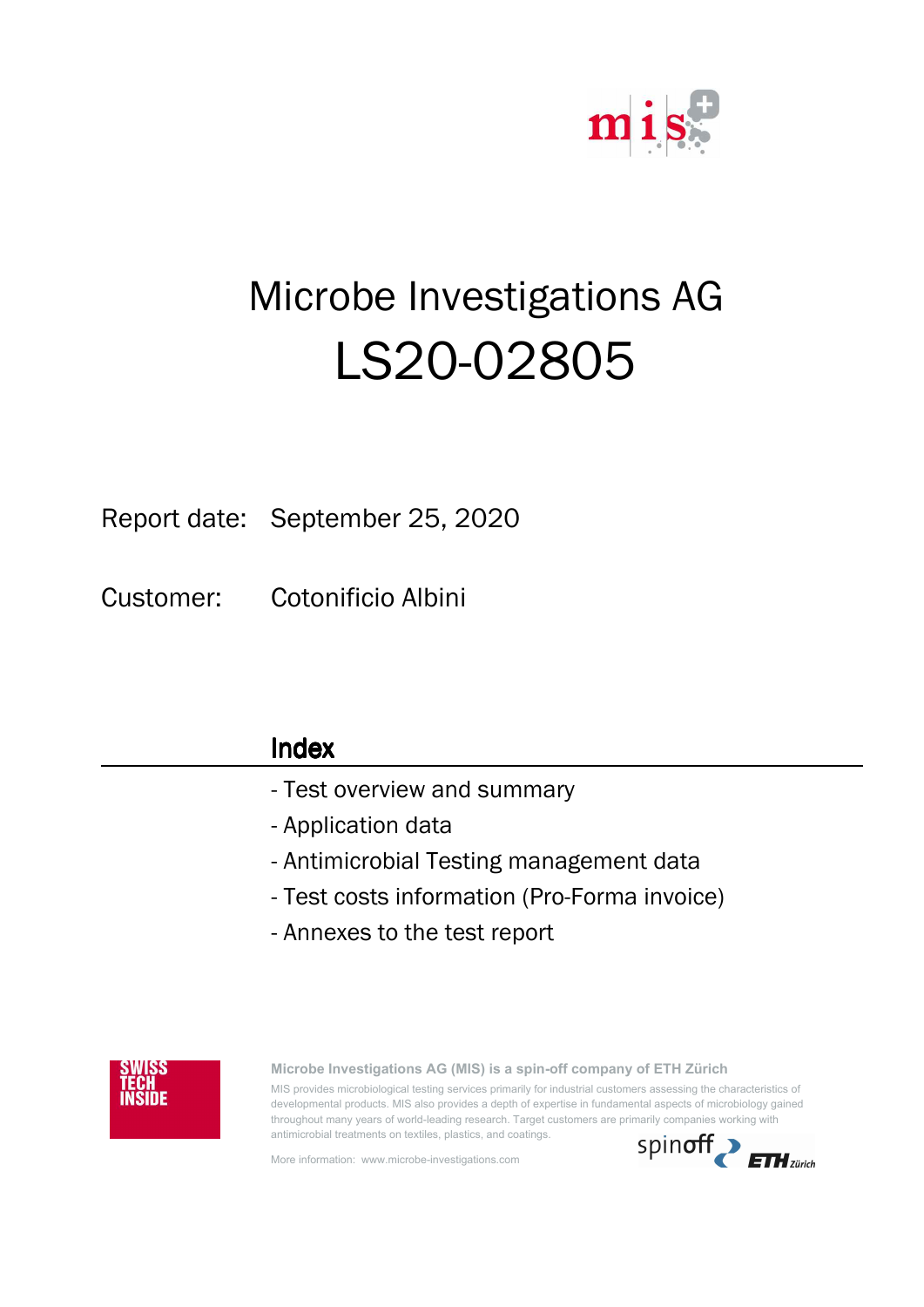### Test report overview

| <b>General Info</b> | Name                     | Contact                  | HeiQ KAM                 |
|---------------------|--------------------------|--------------------------|--------------------------|
| Customer            | Cotonificio Albini       | $\overline{\phantom{a}}$ | S. Taruselli             |
| Distributor         | $\overline{\phantom{a}}$ | $\overline{\phantom{a}}$ | $\overline{\phantom{a}}$ |
| Brand owner         | $\overline{\phantom{a}}$ | $\overline{\phantom{a}}$ | $\overline{\phantom{a}}$ |
| <b>Brand label</b>  | $\overline{\phantom{a}}$ | Application at           | Client                   |
| Reason for testing  | Quality validation       | Application by           | Padding (dry-in-wet)     |
| HeiQ Effects        | HeiQ Viroblock           | Scale                    | 3 - bulk trial           |

| Test methods carried out in this report                  |                |                                                  |  |  |
|----------------------------------------------------------|----------------|--------------------------------------------------|--|--|
| Testing standard<br>Effect / Property<br>Test parameter  |                |                                                  |  |  |
| Domestic laundering                                      | ISO 6330:2013  | 3G: 30°C, gentle setting (wool silk synthetics)  |  |  |
| Quantitative antibacterial test<br>(hydrophilic fabrics) | ISO 20743:2013 | Bacterium: Staphylococcus aureus (ATCC<br>6538P) |  |  |

#### Good - Correct application // always obey application/recipe parameters Test results:

#### Test summary / comments:

In the test ISO 20743 the sample "REGENT SATAIN; NPJ03 170 g/l" shows good antimicrobial activity versus Staphylococcus aureus, initially, after 10, after 20, and after 30 home launderings.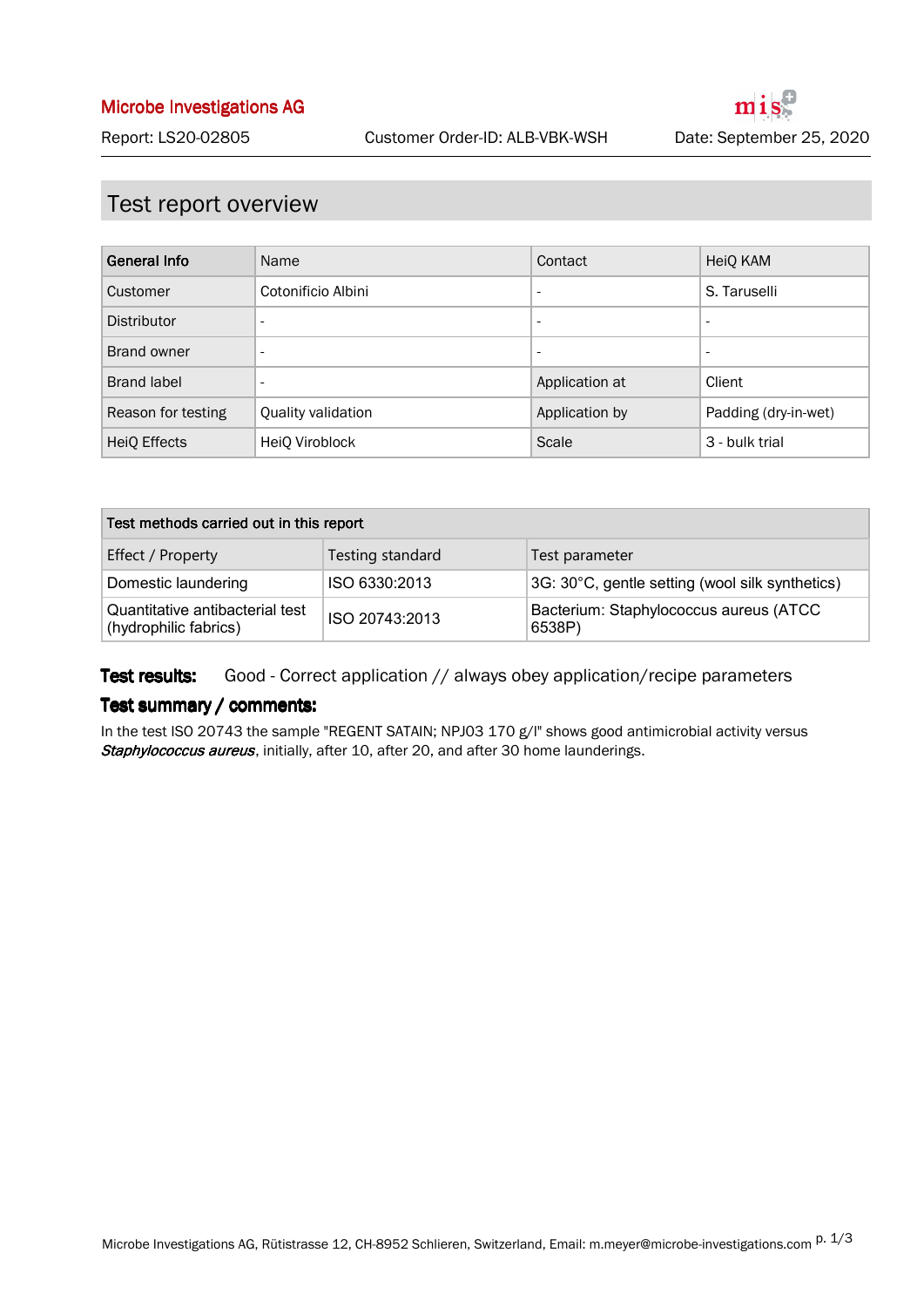mist

## Samples, finishing process and textile information

| Sample               | Sample description                         |                          |
|----------------------|--------------------------------------------|--------------------------|
|                      |                                            |                          |
| $\mathbf{1}$         | REGENT SATAIN REGENT SATAIN; NPJ03 170 g/l |                          |
| Recipe               |                                            | Sample number            |
| Product              |                                            | $\mathbf{1}$             |
|                      | Viroblock NPJ03 (17202) [g/l]              | 170                      |
| Parameters           |                                            | $\mathbf{1}$             |
| Pick-up [%]          |                                            | 40                       |
|                      | Drying Temp. [°C]                          | $\overline{\phantom{a}}$ |
| Drying Time [s]      |                                            |                          |
|                      | Curing Air Temp. [°C]                      |                          |
| Curing Time [s]      |                                            |                          |
| <b>Substrates</b>    |                                            | $\mathbf{1}$             |
| Cotton [%]           |                                            | 100                      |
|                      | Textile information                        | $\mathbf{1}$             |
| Weight [g/m2]        |                                            | $\overline{\phantom{a}}$ |
| Construction         |                                            | <b>WOV</b>               |
| Structure            |                                            | ٠                        |
| Legend:              |                                            |                          |
| Construction process |                                            |                          |

*WOV = Woven*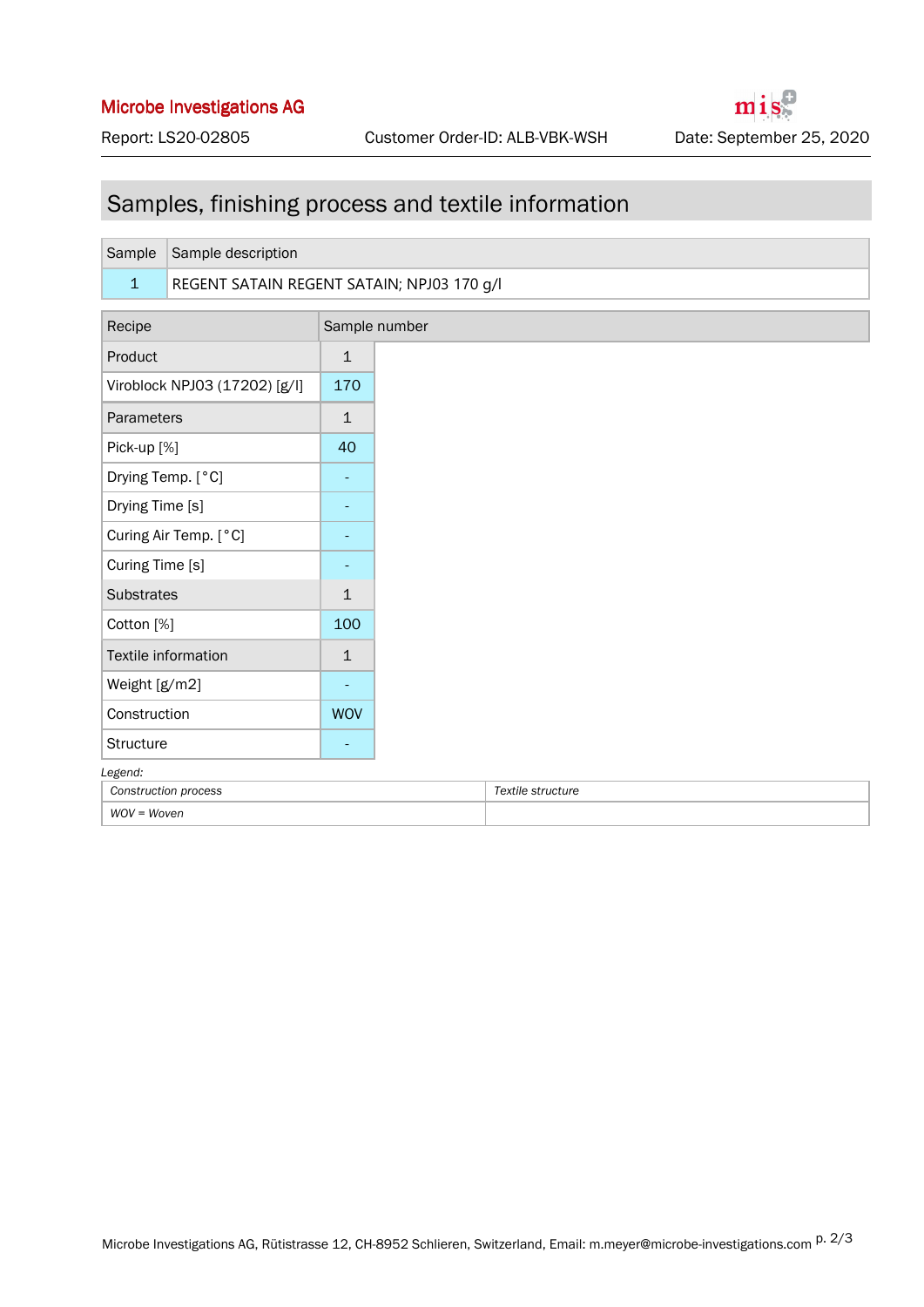mis

## Antimicrobial Testing

| Recipe                        | Sample number                            |    |    |    |
|-------------------------------|------------------------------------------|----|----|----|
| Product                       |                                          |    |    |    |
| Viroblock NPJ03 (17202) [g/l] | 170                                      |    |    |    |
| ISO 6330 parameters           | $1 - 1$<br>$1 - 3$<br>$1 - 2$<br>$1 - 4$ |    |    |    |
| ISO 6330 3G                   |                                          | 10 | 20 | 30 |
| Drying conditions             |                                          | А  | Α  | А  |

#### ISO 20743: Staphylococcus aureus (ATCC 6538P)

| Control                                       | Intial  | After 18 h |         |         |
|-----------------------------------------------|---------|------------|---------|---------|
| Log cfu                                       | 4.33    | 6.15       |         |         |
| Sub-Samples                                   | $1 - 1$ | $1 - 2$    | $1 - 3$ | $1 - 4$ |
| Log cfu Sample (staph)                        | 2.00    | 2.55       | 2.68    | 3.80    |
| Percent reduction Sample<br>$(statoph)$ $[%]$ | 99.993  | 99.975     | 99.966  | 99.548  |
| Log reduction Sample (staph)                  | 4.10    | 3.60       | 3.50    | 2.30    |
| Activity Sample (staph)                       | $++$    | $++$       | $++$    | $+$     |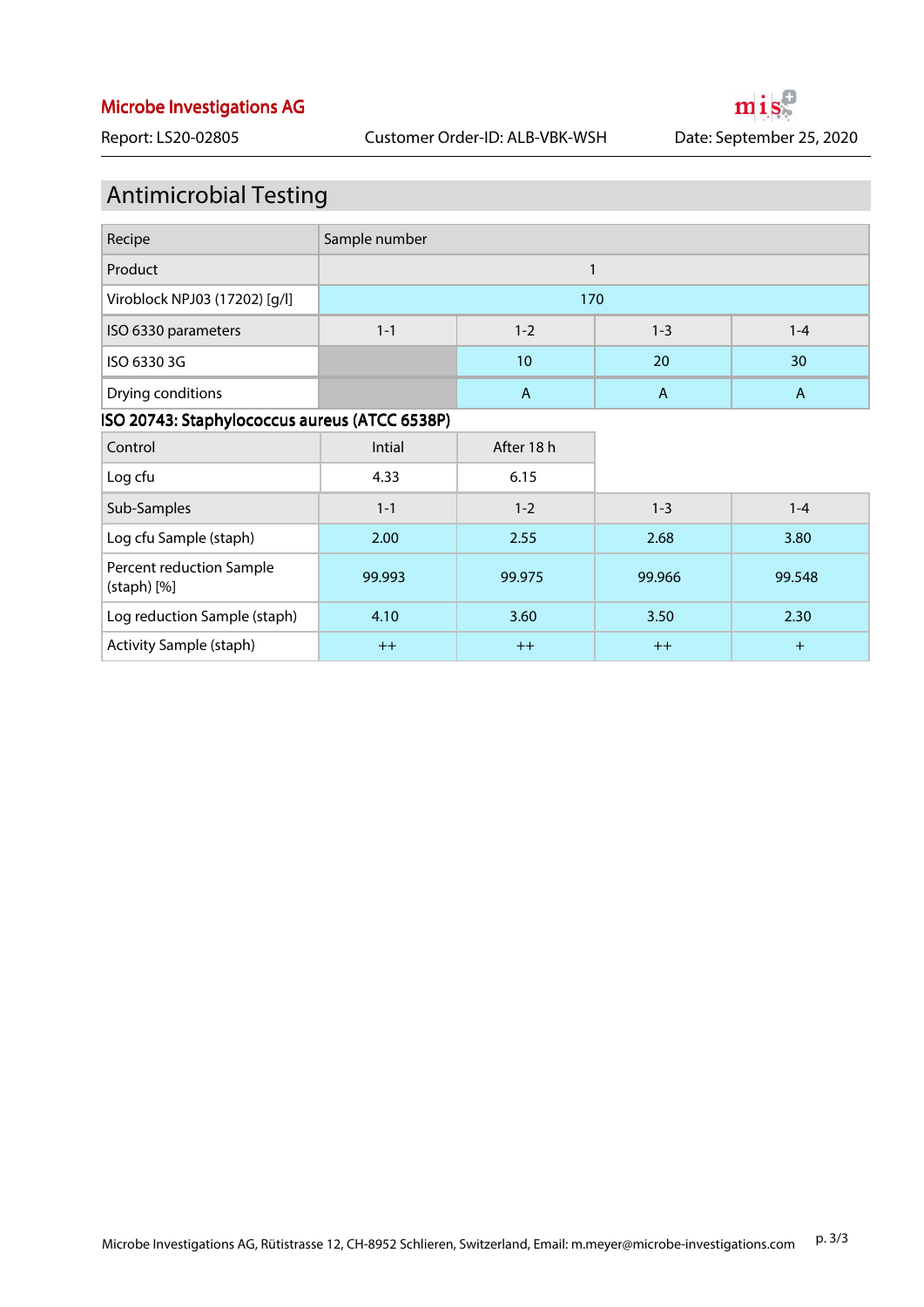

# **TEST REPORT**

| <b>COMPANY NAME:</b>                | <b>HeIQ MATERIALS AG</b>                     |                                                                                                   | <b>Report No.:</b>          | (6720)266-0443            |  |  |
|-------------------------------------|----------------------------------------------|---------------------------------------------------------------------------------------------------|-----------------------------|---------------------------|--|--|
| <b>ADDRESS:</b>                     | RUETISTRASSE 12; 8952 SCHLIEREN, SWITZERLAND |                                                                                                   | Form No.:                   | 37644                     |  |  |
|                                     |                                              |                                                                                                   | Date In:                    | 22 <sup>nd</sup> Sep 2020 |  |  |
|                                     |                                              |                                                                                                   | Date Out:                   | 24 <sup>th</sup> Oct 2020 |  |  |
| <b>EMAIL:</b>                       |                                              | Martin.meyer@heiq.com                                                                             | <b>No. Of Working Days:</b> | 28                        |  |  |
| ATTN:                               | Martin Meyer                                 |                                                                                                   | Page:                       | 01 of 04                  |  |  |
| TEL:                                | +41 56250 68 50                              |                                                                                                   | <b>Pretest for Buyer:</b>   |                           |  |  |
| FAX:                                |                                              |                                                                                                   |                             |                           |  |  |
|                                     |                                              |                                                                                                   |                             |                           |  |  |
| <b>Sample Description:</b>          |                                              | 1) LS20-01668-1-1; TP2; NPJ03 170 G/L (Initial Sample + 20 X 40 <sup>o</sup> C Washes By Veritas) |                             |                           |  |  |
|                                     |                                              | 2) LS20-01668-2-1; Regent Satain; NPJ03170 G/L (Initial Sample + 20 X 40 <sup>0</sup> c Washes By |                             |                           |  |  |
|                                     | Veritas)                                     |                                                                                                   |                             |                           |  |  |
| Color(s):                           |                                              | White, Other Blue With Stripes                                                                    |                             |                           |  |  |
| Lab Id Color(s):                    |                                              | White, Other Blue With Stripes                                                                    |                             |                           |  |  |
| <b>Not Listed</b><br>Style No. (s): |                                              |                                                                                                   |                             |                           |  |  |
| Article No(s):                      |                                              | TP2, RESP. Regent Satain                                                                          |                             |                           |  |  |
| Lot No. $(s)$ :                     |                                              | Not Listed                                                                                        |                             |                           |  |  |
| <b>Applicant:</b>                   | Not Listed                                   |                                                                                                   |                             |                           |  |  |
| <b>Quantity:</b>                    |                                              | Not Listed                                                                                        |                             |                           |  |  |
| Size:                               |                                              | Not Listed                                                                                        |                             |                           |  |  |
| <b>Country of Origin</b><br>Italy   |                                              |                                                                                                   |                             |                           |  |  |
| <b>Country of Destination:</b>      | Italy                                        |                                                                                                   |                             |                           |  |  |
| <b>End Use:</b>                     |                                              | Not Listed                                                                                        |                             |                           |  |  |
|                                     |                                              |                                                                                                   |                             |                           |  |  |

| <b>Submitted Fiber Content:</b>    | Not Specified                                           |
|------------------------------------|---------------------------------------------------------|
| <b>Fiber Content:</b>              | Not Listed                                              |
| <b>Test Requested:</b>             | Determination Of Antiviral Activity Of Textile Products |
| <b>Submitted Care Instruction:</b> | Not Listed                                              |
| <b>Suggested Care Instruction:</b> | Not Listed                                              |

If Retest

| 11 INCLCJL                  |  |
|-----------------------------|--|
| <b>Previous Report No.:</b> |  |
| If Revision                 |  |
| Reason For Revision:        |  |
| (6720)266-0443 S            |  |

#### **"Pls. refer the website www.nabl-india.org to view our Scope of accredited Tests.**

**Bureau Veritas Consumer Products Services, Inc**. Bureau Veritas Consumer Products Service (India) Pvt. Ltd. C-19, Sector-7 Noida -201301 (U.P.) (Tel: 0091-120-4768176 0091-120-2424746

This report is governed by, and incorporates by reference, CPS Conditions of Service as posted at the date of issuance of this report at http://www.bureauveritas.com/home/about-us/our-business/cps/about-us/terms-conditions/and is intended for your exclusive use. Any copying or replication of this report to or for any other person or entity, or use of our name or trademark, is permitted only with our prior written permission. This report sets forth our findings solely with respect to the test samples identified herein. The results set forth in this report are not indicative or representative of the quality or characteristics of the lot from which a test sample was taken or any similar or identical product unless specifically and expressly noted. Our report includes all of the tests requested by you and the results thereof based upon the information that you provided to us. Measurement uncertainty is only provided upon request for accredited tests. You have 60 days from date of issuance of this report to notify us of any material error or omission caused by our negligence or if you require measurement uncertainty; provided, however, that such notice shall be in writing and shall specifically address the issue you wish to raise. A failure to raise such issue within the prescribed time shall constitute you unqualified acceptance of the completeness of this report, the tests conducted and the correctness of the report contents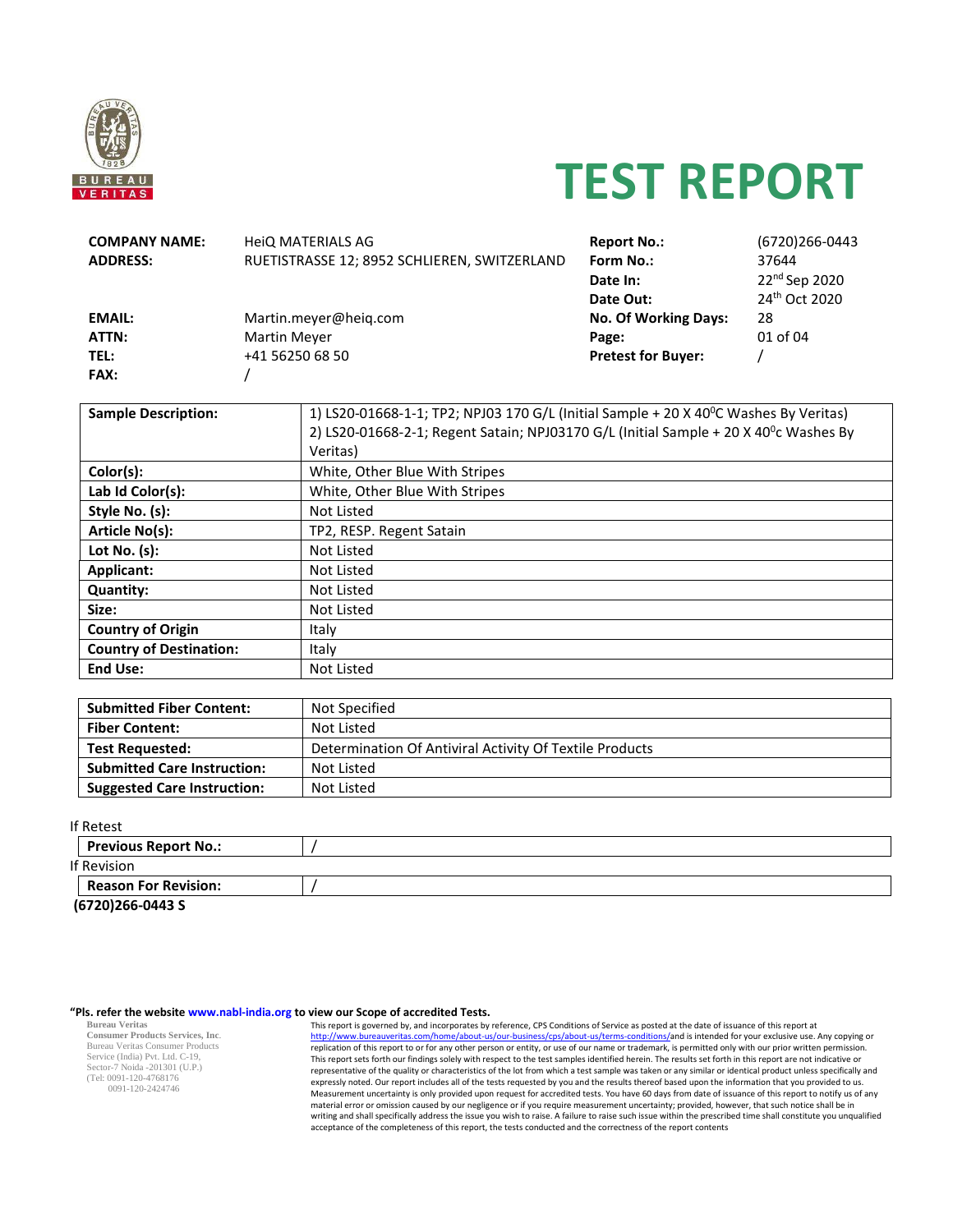

**Report No.** (6720)266-0443 **Page No.** 02 of 04

**PHOTO OF THE SUBMITTED SAMPLE** 



**BUREAU VERITAS CONSUMER PRODUCTS SERVICES (INDIA) PVT. LTD. AUTHORIZED SIGNATORIES** 

Faykings

**Pankaj Verma** Deputy Manager - Leather, Footwear & PPE pankaj.verma@in.bureauveritas.com Ph: +91-9599813422

**PLEASE CONTACT**: FOR ANY TECHNICAL ISSUES: MR. PANKAJ VERMA E. MAIL: **pankaj.verma@in.bureauveritas.com** PHONE NO: +91 9599813422 FOR ANY INVOICING MATTER: E. MAIL: **martin.sebastian@bureauveritas.com** PHONE NO: 0120-4368115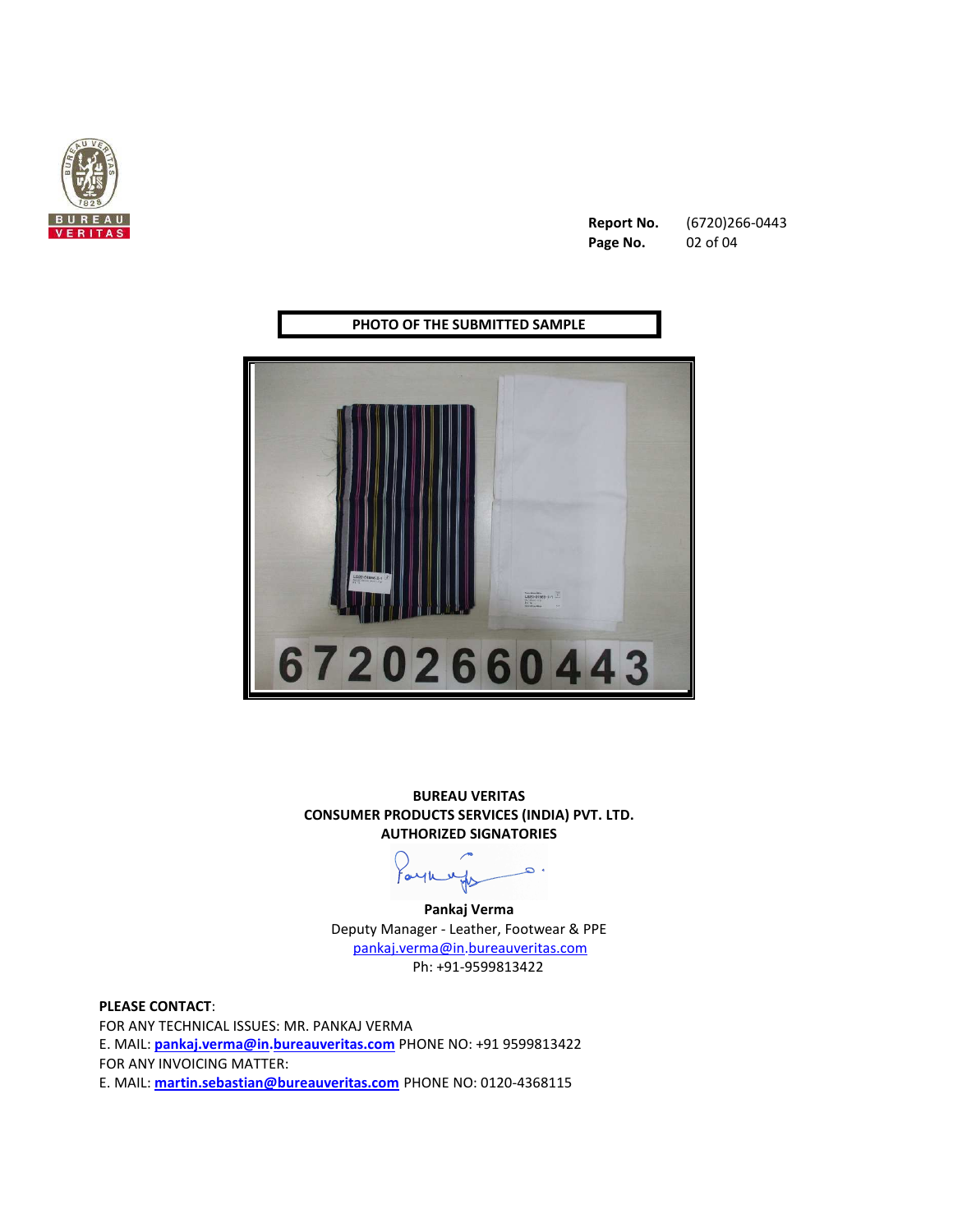

#### **SUMMARY OF TEST RESULTS**

| <b>PROPERTY</b><br><b>TEST</b>                                                         | COMMENTS      |  |
|----------------------------------------------------------------------------------------|---------------|--|
| <b>PRODUCTS</b><br>: ANTIVIRAL ACTIVITY OF :<br><b>TEXTILE</b><br>FERMINATION OF<br>DE | RESULT<br>SEE |  |

**NOTE:** 

- 1. Only the listed tests have been conducted as per customer request.
- 2. Laboratory is not responsible for safety of the users in any case, these results do not purport to address all of the safety concerns, if any associated with use of the final product, above test determination of antiviral activity of textile products is not accredited under NABL (ISO 17025) test scope.
- 3. Tests have been performed as per submitter request for their internal quality check.
- 4. Reports represents the results for submitted product only.
- 5. It's not inspection pulled samples but it has been submitted by customer end.
- 6. Results shows the performance tested under laboratory conditions for the submitted sample by the client, please note that the test may not reflect the reality of use.
- 7. Users are responsible to establish safety and determine the applicability of the PPE's as per the regulatory requirements and uses, the test does not conform to all blood borne pathogens exposure.
- 8. Above Listed test Antiviral Activity has been subcontracted to Non BVCPS Lab.
- 9. This report is only for customer self-reference not to be used for advertisement or legal purpose.
- 10. Test Report has not been concluded as no desirable provided.

#### **DETERMINATION OF ANTIVIRAL ACTIVITY OF TEXTILE PRODUCTS**

Test Method: ISO 18184: 2019

**Sample:** Fabric - White, Other Blue With Stripes

| <b>CRITERIA</b>                             | <b>REQUIREMENTS</b>                | <b>METHOD</b>   |
|---------------------------------------------|------------------------------------|-----------------|
| <b>Storage Conditions</b>                   | Ambient                            |                 |
| <b>Appearance of the Product</b>            | N/A                                |                 |
| <b>Neutralization Method</b>                | <b>Dilution</b>                    |                 |
| <b>Product Diluent</b>                      | N/A                                |                 |
| <b>Test Concentrations</b>                  | Neat as supplied                   | ISO 18184: 2019 |
| <b>Test Temperature</b>                     | $25^0C + 1^0C$                     |                 |
| <b>Temperature of Incubation</b>            | 34°C ± 1°C (For Influenza A Virus) |                 |
| <b>Identification of the Viral Strains:</b> | Influenza A virus (H1N1)           |                 |
| <b>Contact Times</b>                        | 2 hrs.                             |                 |